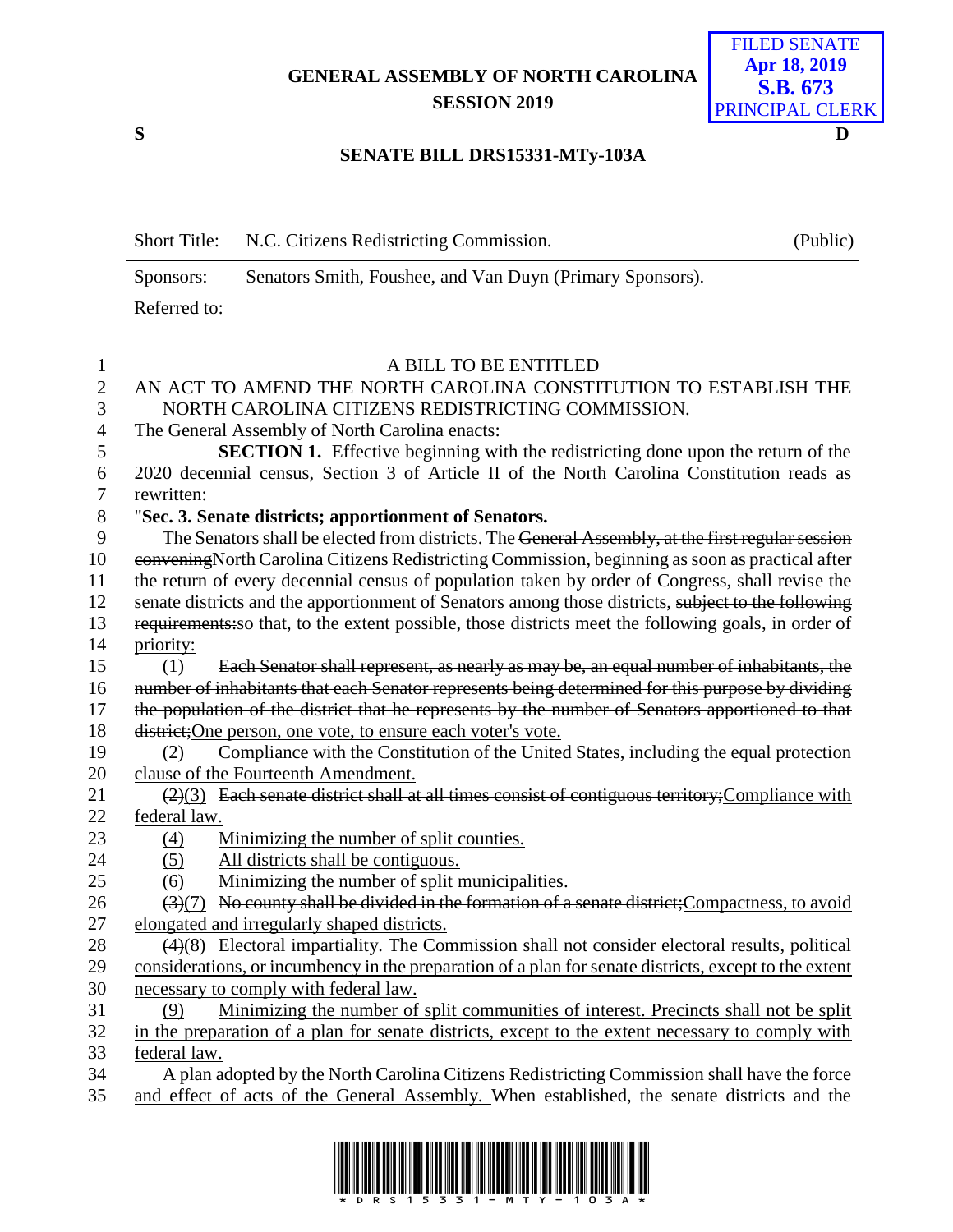## **General Assembly Of North Carolina Session 2019 Session 2019**  apportionment of Senators shall remain unaltered until the return of another decennial census of population taken by order of Congress." **SECTION 2.** Effective beginning with the redistricting done upon the return of the 2020 decennial census, Section 5 of Article II of the North Carolina Constitution reads as rewritten: "**Sec. 5. Representative districts; apportionment of Representatives.** The Representatives shall be elected from districts. The General Assembly, at the first regular session convening North Carolina Citizens Redistricting Commission, beginning as soon as practical after the return of every decennial census of population taken by order of Congress, shall revise the representative districts and the apportionment of Representatives among those districts, subject to the following requirements:so that, to the extent possible, those districts meet the following goals, in order of priority: (1) Each Representative shall represent, as nearly as may be, an equal number of inhabitants, the number of inhabitants that each Representative represents being determined for this purpose by dividing the population of the district that he represents by the number of Representatives apportioned to that district;One person, one vote, to ensure each voter's vote. (2) Compliance with the Constitution of the United States, including the equal protection clause of the Fourteenth Amendment.  $19 \left( \frac{2}{3} \right)$  Each representative district shall at all times consist of contiguous territory; Compliance with federal law. (4) Minimizing the number of split counties. (5) All districts shall be contiguous. (6) Minimizing the number of split municipalities.  $(3)(7)$  No county shall be divided in the formation of a representative district; Compactness, to avoid elongated and irregularly shaped districts. (4)(8) Electoral impartiality. The Commission shall not consider electoral results, political considerations, or incumbency in the preparation of a plan for representative districts, except to 28 the extent necessary to comply with federal law. (9) Minimizing the number of split communities of interest. Precincts shall not be split in the preparation of a plan for senate districts, except to the extent necessary to comply with federal law. A plan adopted by the North Carolina Citizens Redistricting Commission shall have the force 33 and effect of acts of the General Assembly. When established, the representative districts and the apportionment of Representatives shall remain unaltered until the return of another decennial census of population taken by order of Congress." **SECTION 3.** Effective January 1, 2020, Article II of the North Carolina Constitution is amended by adding a new section to read: "**Sec. 25. North Carolina Citizens Redistricting Commission.** (1) Establishment. There is established the North Carolina Citizens Redistricting Commission to adopt plans for the House of Representatives of the Congress of the United States and for the Senate and House of Representatives of the General Assembly. (2) Eligibility. A resident of North Carolina is eligible to apply for membership on the North Carolina Citizens Redistricting Commission if that person meets all of the following requirements: (a) Has been a registered voter in North Carolina with the same affiliation, or lack thereof, for at least three years prior to commencement of service on the North Carolina Citizens Redistricting Commission. (b) Has not contributed more than two thousand dollars (\$2,000) to any candidate for public office. As used in this section, the term "public office" means any partisan or nonpartisan office filled by election by the people on a statewide, county, municipal, or district basis.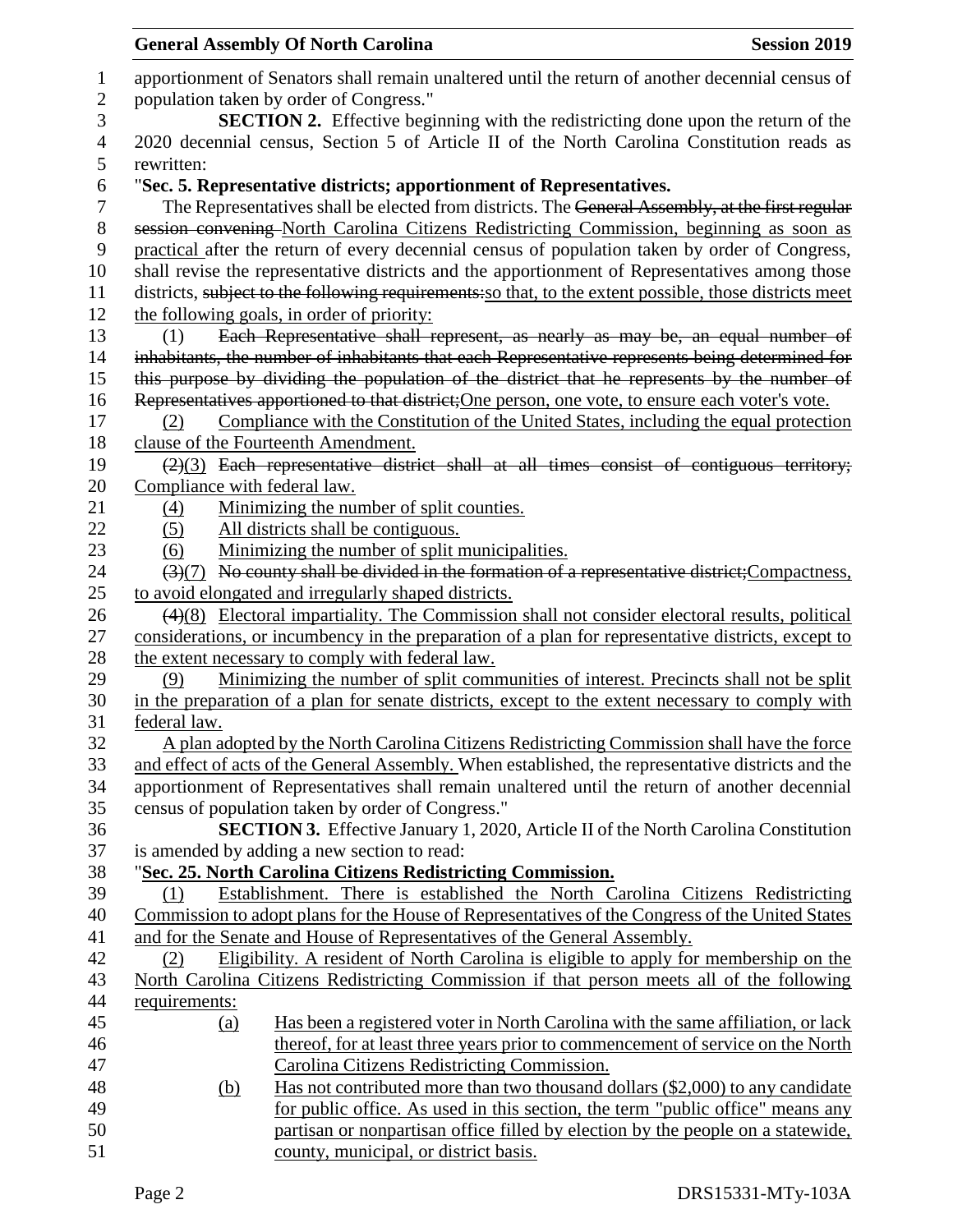|            | <b>General Assembly Of North Carolina</b>                                                                                     | <b>Session 2019</b> |
|------------|-------------------------------------------------------------------------------------------------------------------------------|---------------------|
| (c)        | No person who has served as a member of the North Carolina Citizens                                                           |                     |
|            | Redistricting Commission shall be eligible to hold any elective public office                                                 |                     |
|            | for three years after termination of service on the North Carolina Citizens                                                   |                     |
|            | Redistricting Commission.                                                                                                     |                     |
| <u>(d)</u> | Is not any of the following:                                                                                                  |                     |
|            | A relative of a current member of the General Assembly. For purposes<br>1.                                                    |                     |
|            | of this section, a relative is a father, mother, son, daughter, brother,                                                      |                     |
|            | sister, uncle, aunt, first cousin, nephew, niece, husband, wife,                                                              |                     |
|            | grandfather, grandmother, father-in-law, mother-in-law, son-in-law,                                                           |                     |
|            | daughter-in-law, brother-in-law, sister-in-law, stepfather, stepmother,                                                       |                     |
|            | stepson, stepdaughter, stepbrother, stepsister, half-brother, or                                                              |                     |
|            | half-sister.                                                                                                                  |                     |
|            | A political appointee of the General Assembly.                                                                                |                     |
|            | $\frac{2.}{3.}$<br>$\frac{4.}{4.}$<br>A staff member or legal counsel to the General Assembly.                                |                     |
|            | An official of a political party or a consultant or legal counsel to a                                                        |                     |
|            | political party in the United States.                                                                                         |                     |
| <u>(e)</u> | Has never done any of the following:                                                                                          |                     |
|            | Served in elected office or held a political appointment.<br><u>1.</u>                                                        |                     |
|            | 2.<br>Served as an elected or appointed officer of a political party, body, or                                                |                     |
|            | committee at any level of government in the United States.                                                                    |                     |
|            | $\underline{3}$ .<br>Served as an officer, employee, or paid consultant of a political party                                  |                     |
|            | or body or of the campaign or campaign committee of a candidate for                                                           |                     |
|            | federal, State, or local elective office in the United States.                                                                |                     |
|            | Been employed by Congress.<br><u>4.</u>                                                                                       |                     |
| (f)        | Is not a legislative staffer, lobbyist, or legislative liaison.                                                               |                     |
| (3)        | Membership application. Any citizen of North Carolina may apply to the State                                                  |                     |
|            | Auditor to be a member of the North Carolina Citizens Redistricting Commission. The Auditor                                   |                     |
|            | shall evaluate applications to ensure they meet the requirements of this section and any other                                |                     |
|            | requirements of State law. The Auditor shall submit all eligible applications to the Administrative                           |                     |
|            | Office of the Courts. The Administrative Office of the Courts shall review the eligible                                       |                     |
|            | applications and submit a diverse group to the General Assembly, as follows:                                                  |                     |
| <u>(a)</u> | Applications submitted shall reflect the State's diverse races, ethnicities,                                                  |                     |
|            | nationalities, sexual orientations, socioeconomic statuses, and geography.                                                    |                     |
| <u>(b)</u> | The Administrative Office of the Courts shall submit 20 applications from                                                     |                     |
|            | persons registered in each of the following ways, as reflected by the latest                                                  |                     |
|            | registration statistics published by the State Board of Elections:                                                            |                     |
|            | As affiliated with the political party with the highest number of<br><u>1.</u>                                                |                     |
|            | registered affiliates.                                                                                                        |                     |
|            | 2.<br>As affiliated with the political party with the second-highest number                                                   |                     |
|            | of registered affiliates.                                                                                                     |                     |
|            | $\underline{3}$ .<br>As not affiliated with either of the two political parties having the                                    |                     |
|            | highest and second-highest number of registered affiliates.                                                                   |                     |
| (c)        | If there are fewer than 20 applications from persons registered in accordance                                                 |                     |
|            | with subdivision (b) of this subsection, the Administrative Office of the Courts                                              |                     |
|            | may submit additional eligible applications to the General Assembly, as                                                       |                     |
|            | necessary, to reach a total of 60 applications.<br>Appointment. The North Carolina Citizens Redistricting Commission shall be |                     |
| (4)        | composed of 15 members, divided by party affiliation, or lack thereof, into groups of five. Each                              |                     |
|            | group shall consist of members appointed exclusively from one of the three pools of applications                              |                     |
|            | submitted to the General Assembly pursuant to subsection $(3)(b)$ of this section, as follows:                                |                     |
|            |                                                                                                                               |                     |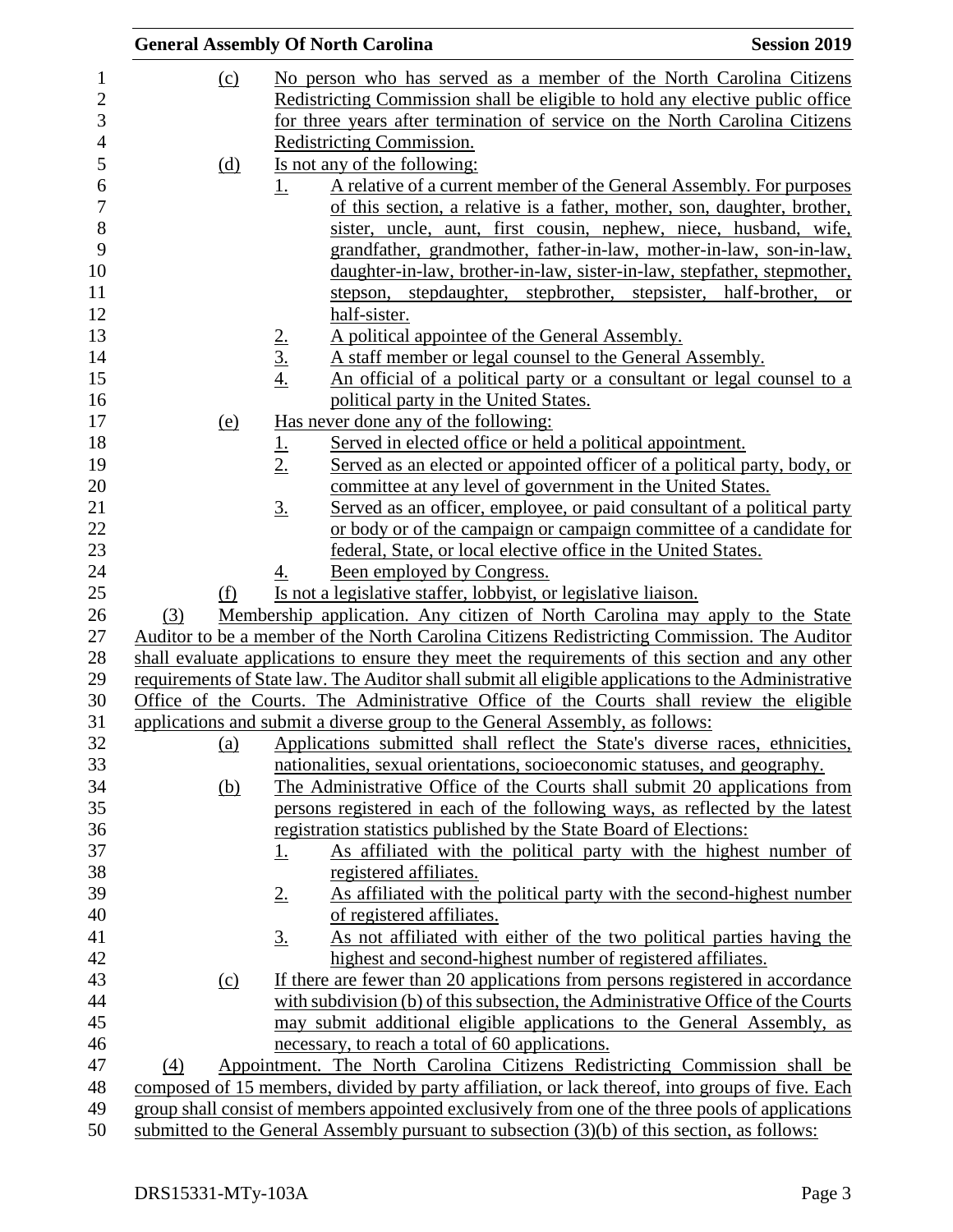|            | <b>General Assembly Of North Carolina</b>                                                                                                                                                       | <b>Session 2019</b> |
|------------|-------------------------------------------------------------------------------------------------------------------------------------------------------------------------------------------------|---------------------|
| <u>(a)</u> | Two by the President Pro Tempore of the Senate from the pool of applications                                                                                                                    |                     |
|            | that share his or her political affiliation or lack thereof.                                                                                                                                    |                     |
| <u>(b)</u> | Two by the Minority leader in the Senate from the pool of applications that                                                                                                                     |                     |
|            | share his or her political affiliation or lack thereof.                                                                                                                                         |                     |
| (c)        | Two by the Speaker of the House of Representatives from the pool of                                                                                                                             |                     |
|            | applications that share his or her political affiliation or lack thereof.                                                                                                                       |                     |
| <u>(d)</u> | Two by the Minority leader in the House of Representatives from the pool of                                                                                                                     |                     |
|            | applications that share his or her political affiliation or lack thereof.                                                                                                                       |                     |
| <u>(e)</u> | Seven randomly selected by the Administrative Office of the Courts, as                                                                                                                          |                     |
|            | follows:                                                                                                                                                                                        |                     |
|            | One from the pool applications submitted pursuant to subsection<br><u>1.</u>                                                                                                                    |                     |
|            | $(3)(b)1$ . of this section.                                                                                                                                                                    |                     |
|            | 2.<br>One from the pool applications submitted pursuant to subsection                                                                                                                           |                     |
|            | $(3)(b)$ 2. of this section.                                                                                                                                                                    |                     |
|            | $\underline{3}$ .<br>Five from the pool applications submitted pursuant to subsection                                                                                                           |                     |
|            | $(3)(b)$ 3. of this section.                                                                                                                                                                    |                     |
| <u>(f)</u> | All authorities making appointments pursuant to subdivision (a) of this                                                                                                                         |                     |
|            | subsection shall consider the importance of diversity, as defined in subsection                                                                                                                 |                     |
|            | $(3)(a)$ of this section, when making their appointments.                                                                                                                                       |                     |
| (5)        | Vacancies. Any vacancy occurring in the membership of the North Carolina Citizens                                                                                                               |                     |
|            | Redistricting Commission shall be filled in the manner prescribed in this section by the authority                                                                                              |                     |
|            | that made the initial appointment. Vacancies shall be filled for the remainder of the unexpired                                                                                                 |                     |
| term.      |                                                                                                                                                                                                 |                     |
| (6)        | Duties and adoption of plans. The North Carolina Citizens Redistricting Commission                                                                                                              |                     |
|            | shall prepare and adopt plans for revising the districts and apportioning the members of districts                                                                                              |                     |
|            | for the House of Representatives of the United States Congress and the Senate and House of                                                                                                      |                     |
|            | Representative of the General Assembly. Plans shall be adopted by a vote of at least nine                                                                                                       |                     |
|            | members. The nine members shall be composed of at least three members selected pursuant to                                                                                                      |                     |
|            | each sub-subdivision of subsection $(3)(b)$ of this section.                                                                                                                                    |                     |
| (7)        | Special master. In the event a plan cannot be adopted pursuant to subsection (6) of                                                                                                             |                     |
|            | this section, the North Carolina Citizens Redistricting Commission shall appoint a special master                                                                                               |                     |
|            | by a vote of at least nine members. The nine members shall be composed of at least three                                                                                                        |                     |
|            | members selected pursuant to each sub-subdivision of subsection (3)(b) of this section. The North                                                                                               |                     |
|            | Carolina Citizens Redistricting Commission shall appoint the special master from a list of names                                                                                                |                     |
|            | provided to the North Carolina Citizens Redistricting Commission by the State Auditor at the<br>beginning of the redistricting cycle. The special master shall draw a final plan and submit the |                     |
|            | plan, along with the rationale for the plan, to the North Carolina Citizens Redistricting                                                                                                       |                     |
|            | Commission, which shall adopt that plan."                                                                                                                                                       |                     |
|            | <b>SECTION 4.</b> The amendments set out in Sections 1 through 3 of this act shall be                                                                                                           |                     |
|            | submitted to the qualified voters of the State at the primary election in March 2020, which                                                                                                     |                     |
|            | election shall be conducted under the laws then governing elections in the State. Ballots, voting                                                                                               |                     |
|            | systems, or both may be used in accordance with Subchapter III of Chapter 163A of the General                                                                                                   |                     |
|            | Statutes. The question to be used in the voting systems and ballots shall be:                                                                                                                   |                     |
|            | "[ $\vert$ FOR<br>[ ] AGAINST                                                                                                                                                                   |                     |
|            | A constitutional amendment providing for the creation of a 15-member Citizens                                                                                                                   |                     |
|            | Redistricting Commission with membership divided among persons affiliated with the two major                                                                                                    |                     |
|            | political parties and persons who are politically unaffiliated. The Citizens Redistricting                                                                                                      |                     |
|            | Commission would adopt districting plans for members of the General Assembly and the House                                                                                                      |                     |
|            | of Representatives of the United States Congress. If the Citizens Redistricting Commission could                                                                                                |                     |
|            | not agree to adopt any districting plan, it would appoint a special master to draw that plan."                                                                                                  |                     |
|            |                                                                                                                                                                                                 |                     |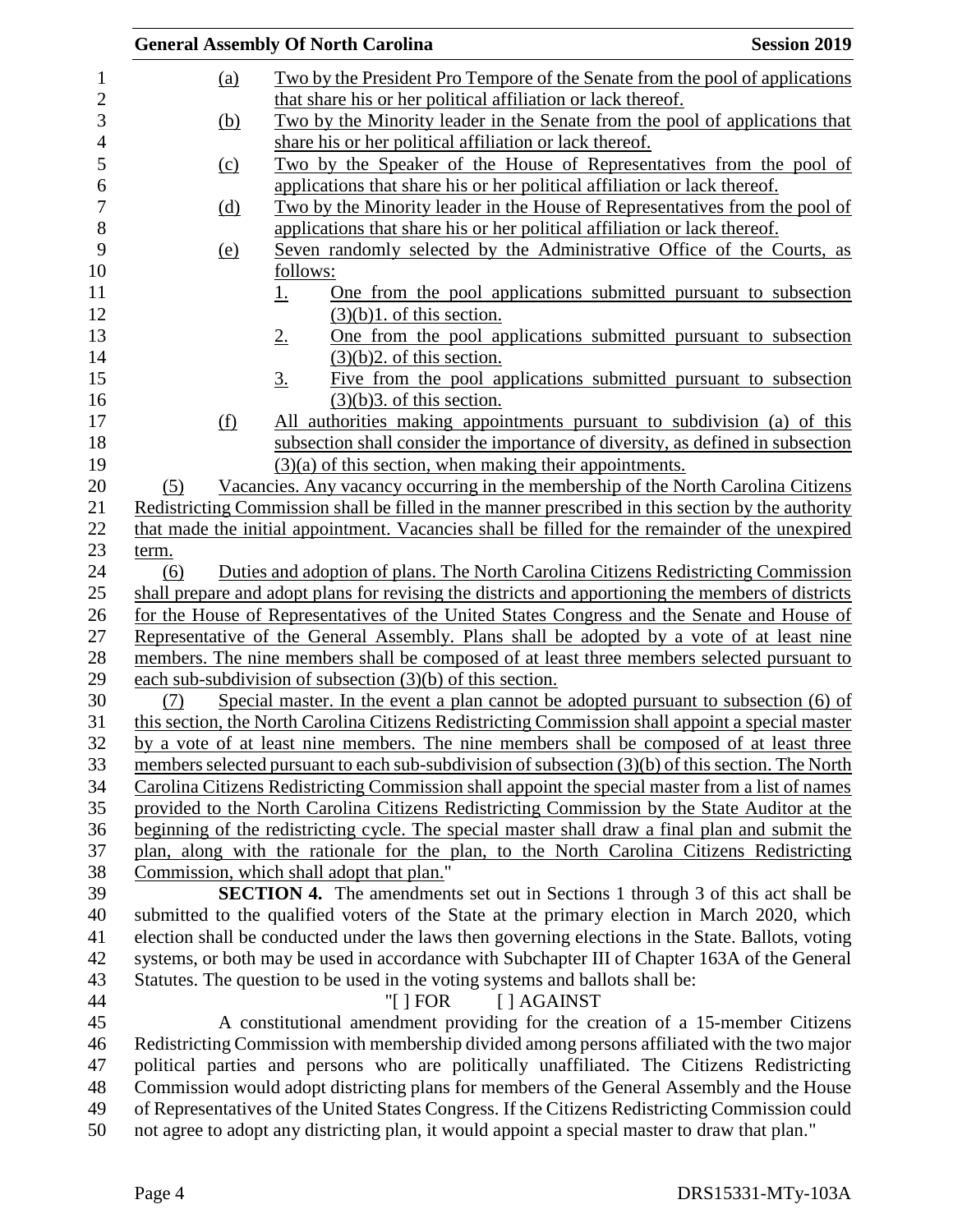|                  |                              | <b>General Assembly Of North Carolina</b><br><b>Session 2019</b>                                                                                                                                     |  |
|------------------|------------------------------|------------------------------------------------------------------------------------------------------------------------------------------------------------------------------------------------------|--|
| 1                |                              | <b>SECTION 5.</b> If a majority of votes cast on the question are in favor of the                                                                                                                    |  |
| $\sqrt{2}$       |                              | amendments set out in Sections 1 through 3 of this act, the State Board of Elections shall certify                                                                                                   |  |
| 3                |                              | the amendments to the Secretary of State. The Secretary of State shall enroll the amendments so                                                                                                      |  |
| $\overline{4}$   |                              | certified among the permanent records of that office. The amendments set out in Sections 1                                                                                                           |  |
| 5                |                              | through 3 of this act are effective upon certification.                                                                                                                                              |  |
| $\boldsymbol{6}$ |                              | <b>SECTION 6.</b> Chapter 120 of the General Statutes is amended by adding a new                                                                                                                     |  |
| $\tau$           | Article to read:             |                                                                                                                                                                                                      |  |
| 8                |                              | "Article 1B.                                                                                                                                                                                         |  |
| 9                |                              | "Redistricting.                                                                                                                                                                                      |  |
| 10               |                              | "§ 120-4.51. North Carolina Citizens Redistricting Commission.                                                                                                                                       |  |
| 11               | (a)                          | Membership; Attestation. - Membership on the North Carolina Citizens Redistricting                                                                                                                   |  |
| 12               |                              | Commission shall comply with the requirements of Section 25 of Article II of the North Carolina                                                                                                      |  |
| 13               |                              | Constitution. As part of a person's application to become a member of the Commission, that                                                                                                           |  |
| 14               |                              | person shall (i) disclose all relevant relationships and positions and (ii) submit to the State                                                                                                      |  |
| 15               |                              | Auditor an attestation that the person is eligible to serve as a member of the Commission pursuant                                                                                                   |  |
| 16               |                              | to Section 25 of Article II of the North Carolina Constitution.                                                                                                                                      |  |
| 17               | (b)                          | <u>Term of Office. – The term of office for members of the Commission shall begin on</u>                                                                                                             |  |
| 18               |                              | July 1 of each year ending in zero. The members shall continue in office for 10 years until their                                                                                                    |  |
| 19               |                              | successors are appointed and qualified.                                                                                                                                                              |  |
| 20               | (c)                          | Chair. – The position of Chair of the Commission shall rotate every three months,                                                                                                                    |  |
| 21               |                              | following a schedule randomly generated at the beginning of the redistricting cycle. No two                                                                                                          |  |
| 22               |                              | members who share the same party affiliation, or lack thereof, shall serve as chair in the same                                                                                                      |  |
| 23               |                              | six-month period. No member shall serve as chair more than once in a 12-month period.                                                                                                                |  |
| 24               | (d)                          | Staff. – The Commission shall be administratively housed in the Legislative Services                                                                                                                 |  |
| 25               |                              | Office of the General Assembly. In order to implement Section 25 of Article II of the North                                                                                                          |  |
| 26               |                              | Carolina Constitution, the Commission shall retain independent staff under contract. Staff shall                                                                                                     |  |
| 27               |                              | be hired upon a vote of at least nine members. The nine members shall be composed of at least                                                                                                        |  |
| 28               |                              | three members selected pursuant to each sub-subdivision of subsection $(3)(b)$ of Section 25 of                                                                                                      |  |
| 29<br>30         |                              | Article II of the North Carolina Constitution. As a whole, the political affiliations of staff                                                                                                       |  |
| 31               |                              | members, or lack thereof, shall be divided approximately into thirds among the two political<br>parties with the highest number of affiliates and among persons unaffiliated with a political party. |  |
| 32               |                              | A person is ineligible to serve as a staff member to the Commission if that person would be                                                                                                          |  |
| 33               |                              | ineligible to serve as a member of the Commission pursuant to Section 25(2) of Article II of the                                                                                                     |  |
| 34               | North Carolina Constitution. |                                                                                                                                                                                                      |  |
| 35               | (e)                          | Open Meetings and Public Records. - The North Carolina Citizens Redistricting                                                                                                                        |  |
| 36               |                              | Commission shall be subject to the Public Records Act, Chapter 132 of the General Statutes, and                                                                                                      |  |
| 37               |                              | the Open Meetings Law, Article 33C of Chapter 143 of the General Statutes, except to the extent                                                                                                      |  |
| 38               |                              | those enactments may conflict with the below requirements:                                                                                                                                           |  |
| 39               | (1)                          | Members of the Commission and staff shall not discuss the business of the                                                                                                                            |  |
| 40               |                              | Commission outside public meetings.                                                                                                                                                                  |  |
| 41               | (2)                          | If a member of the Commission violates subdivision (1) of this subsection, he                                                                                                                        |  |
| 42               |                              | or she shall place in the public records of the Commission (i) any violating                                                                                                                         |  |
| 43               |                              | written communication and (ii) a written description of any violating oral                                                                                                                           |  |
| 44               |                              | communication. The written description of an oral communication must                                                                                                                                 |  |
| 45               |                              | include the name of the parties to the communication, the date and                                                                                                                                   |  |
| 46               |                              | approximate time of the communication, and a description of the nature and                                                                                                                           |  |
| 47               |                              | substance of the communication.                                                                                                                                                                      |  |
| 48               | (3)                          | The Commission shall provide at least 14 days' notice prior to any meeting in                                                                                                                        |  |
| 49               |                              | which votes will be taken.                                                                                                                                                                           |  |
| 50               | (f)                          | Removal from Office. $-$ A member of the Commission who fails to comply with                                                                                                                         |  |
| 51               |                              | subsection $(e)(2)$ of this section may be removed from office by the authority that appointed the                                                                                                   |  |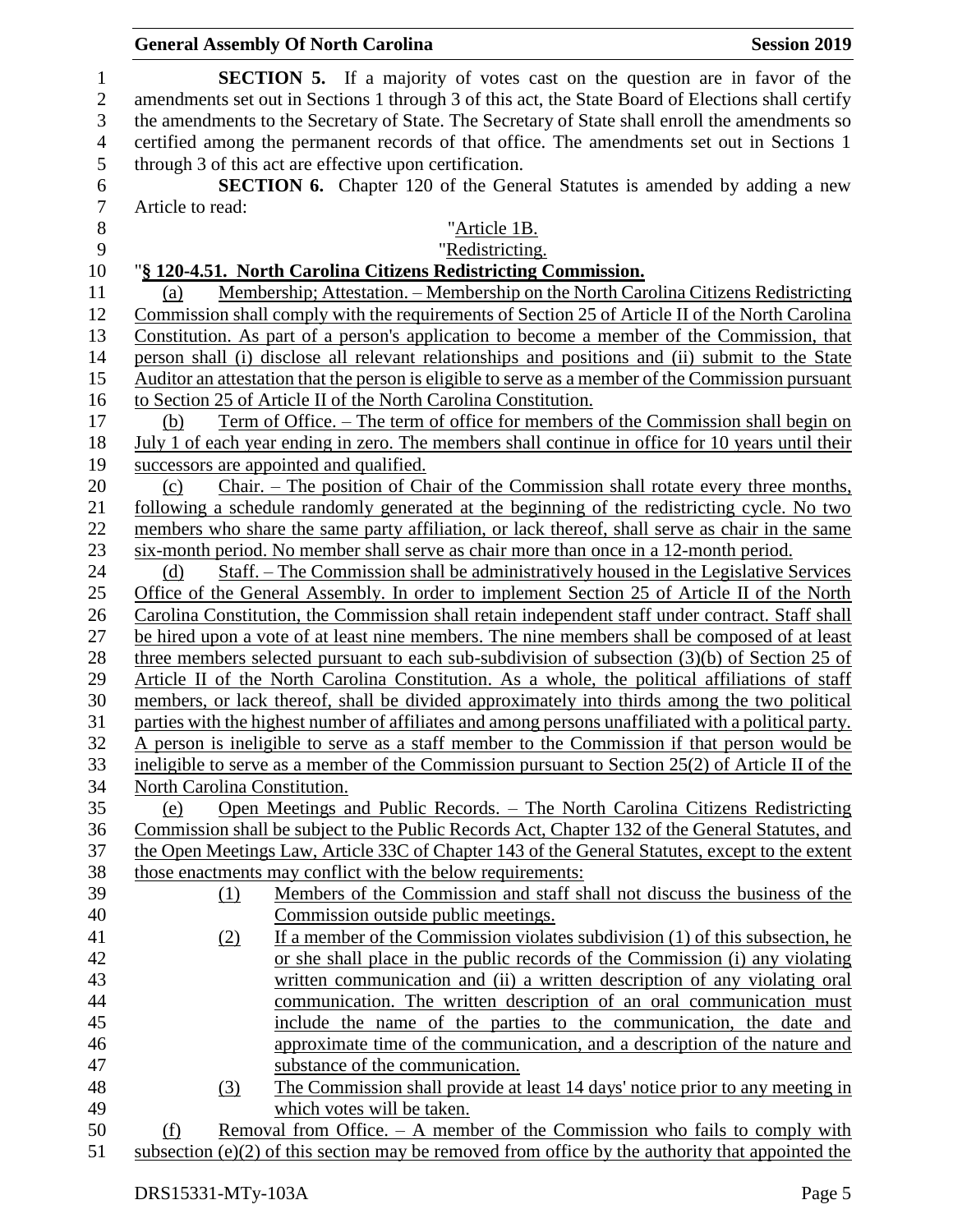|                  | <b>General Assembly Of North Carolina</b>     |                   |                |                                                                                                    | <b>Session 2019</b>                                              |
|------------------|-----------------------------------------------|-------------------|----------------|----------------------------------------------------------------------------------------------------|------------------------------------------------------------------|
| 1                |                                               |                   |                | member. Vacancies occurring pursuant to this section shall be filled pursuant to Section 25(5) of  |                                                                  |
| $\sqrt{2}$       | the North Carolina Constitution.              |                   |                |                                                                                                    |                                                                  |
| 3                | (g)                                           |                   |                | Stipend. – Members of the North Carolina Citizens Redistricting Commission shall                   |                                                                  |
| $\overline{4}$   |                                               |                   |                | receive a stipend of one thousand two hundred dollars (\$1,200) for each month that the            |                                                                  |
| $\mathfrak s$    | Commission meets.                             |                   |                |                                                                                                    |                                                                  |
| 6                | (h)                                           |                   |                | Other Expenses. – Members of the Commission may receive travel and subsistence,                    |                                                                  |
| $\boldsymbol{7}$ | as follows:                                   |                   |                |                                                                                                    |                                                                  |
| $\, 8$           | (1)                                           |                   |                | Members who are officials or employees of a State agency or unit of local                          |                                                                  |
| 9                |                                               |                   |                | government, in accordance with G.S. 138-6.                                                         |                                                                  |
| 10               | (2)                                           |                   |                | All other members at the rate established in G.S. 138-5.                                           |                                                                  |
| 11               | "§ 120-4.52. Adoption of redistricting plans. |                   |                |                                                                                                    |                                                                  |
| 12               | (a)                                           |                   |                | Redistricting Criteria. – The North Carolina Citizens Redistricting Commission shall               |                                                                  |
| 13               |                                               |                   |                | prepare and adopt plans for revising the districts of the Senate and House of Representatives of   |                                                                  |
| 14               |                                               |                   |                | the General Assembly (legislative districts) and the House of Representatives of the United States |                                                                  |
| 15               |                                               |                   |                | Congress (congressional districts) in accordance with the following criteria:                      |                                                                  |
| 16               | (1)                                           |                   |                | Legislative districts shall comply with Sections 3 and 5 of Article II of the                      |                                                                  |
| 17               |                                               |                   |                | North Carolina Constitution.                                                                       |                                                                  |
| 18               | (2)                                           |                   |                | Congressional districts shall minimize the number of split counties,                               |                                                                  |
| 19               |                                               |                   |                | municipalities, and other communities of interest. Precincts shall not be split                    |                                                                  |
| 20               |                                               |                   |                | in the preparation of a plan for congressional districts, except to the extent                     |                                                                  |
| 21               |                                               |                   |                | necessary to comply with federal law. All congressional districts shall be                         |                                                                  |
| 22               |                                               |                   | contiguous.    |                                                                                                    |                                                                  |
| 23               | (3)                                           |                   |                | The ideal population for a district is the number of members in a plan divided                     |                                                                  |
| 24               |                                               |                   |                | by the population of the State as reported by the decennial census. The                            |                                                                  |
| $25\,$           |                                               |                   |                | population for a legislative district shall be within five percent (5%) of the                     |                                                                  |
| 26               |                                               |                   |                | ideal population for that district. Congressional districts shall each have a                      |                                                                  |
| 27               |                                               |                   |                | population that is as nearly equal as practicable to the ideal population, but in                  |                                                                  |
| 28               |                                               |                   |                | all cases within one-tenth of one percent $(0.1\%)$ of the ideal population for                    |                                                                  |
| 29               |                                               |                   | that district. |                                                                                                    |                                                                  |
| 30               | (4)                                           |                   |                | Legislative and congressional districts shall all comply with the following:                       |                                                                  |
| 31               |                                               | a.                |                | State and federal law.                                                                             |                                                                  |
| 32               |                                               | <u>b.</u>         |                | Geographic integrity, as follows:                                                                  |                                                                  |
| 33               |                                               |                   | <u>1.</u>      |                                                                                                    | Districts shall be composed of convenient contiguous territory.  |
| 34               |                                               |                   |                |                                                                                                    | Areas which meet only at the points of adjoining corners are     |
| 35               |                                               |                   |                | not contiguous.                                                                                    |                                                                  |
| 36               |                                               |                   | $2_{\cdot}$    |                                                                                                    | To the extent practicable, districts shall be compact. Districts |
| 37               |                                               |                   |                |                                                                                                    | should not bypass nearby communities for more distant            |
| 38               |                                               |                   |                | communities.                                                                                       |                                                                  |
| 39               |                                               | $\underline{c}$ . |                | Electoral impartiality. The Commission shall not consider electoral                                |                                                                  |
| 40               |                                               |                   |                | results, political considerations, or incumbency in the preparation of                             |                                                                  |
| 41               |                                               |                   | districts.     |                                                                                                    |                                                                  |
| 42               | (b)                                           |                   |                | Time line. – District plans shall be adopted no later than October 1 of the year                   |                                                                  |
| 43               |                                               |                   |                | following each decennial census of population taken by order of Congress. Prior to the adoption    |                                                                  |
| 44               |                                               |                   |                | of a plan, the Commission shall adhere to the following maximum time line:                         |                                                                  |
| 45               | (1)                                           |                   |                | Within thirty days of receipt of data from the United States Bureau of the                         |                                                                  |
| 46               |                                               |                   |                | Census, the Commission shall hold the initial 10 public hearings pursuant to                       |                                                                  |
| 47               |                                               |                   |                | subsection (c) of this section.                                                                    |                                                                  |
| 48               | (2)                                           |                   |                | Within fifty days of receipt of data from the United States Bureau of the                          |                                                                  |
| 49               |                                               |                   |                | Census, the Commission shall release to the public preliminary plans for                           |                                                                  |
| 50               |                                               |                   |                | revising the congressional and legislative districts.                                              |                                                                  |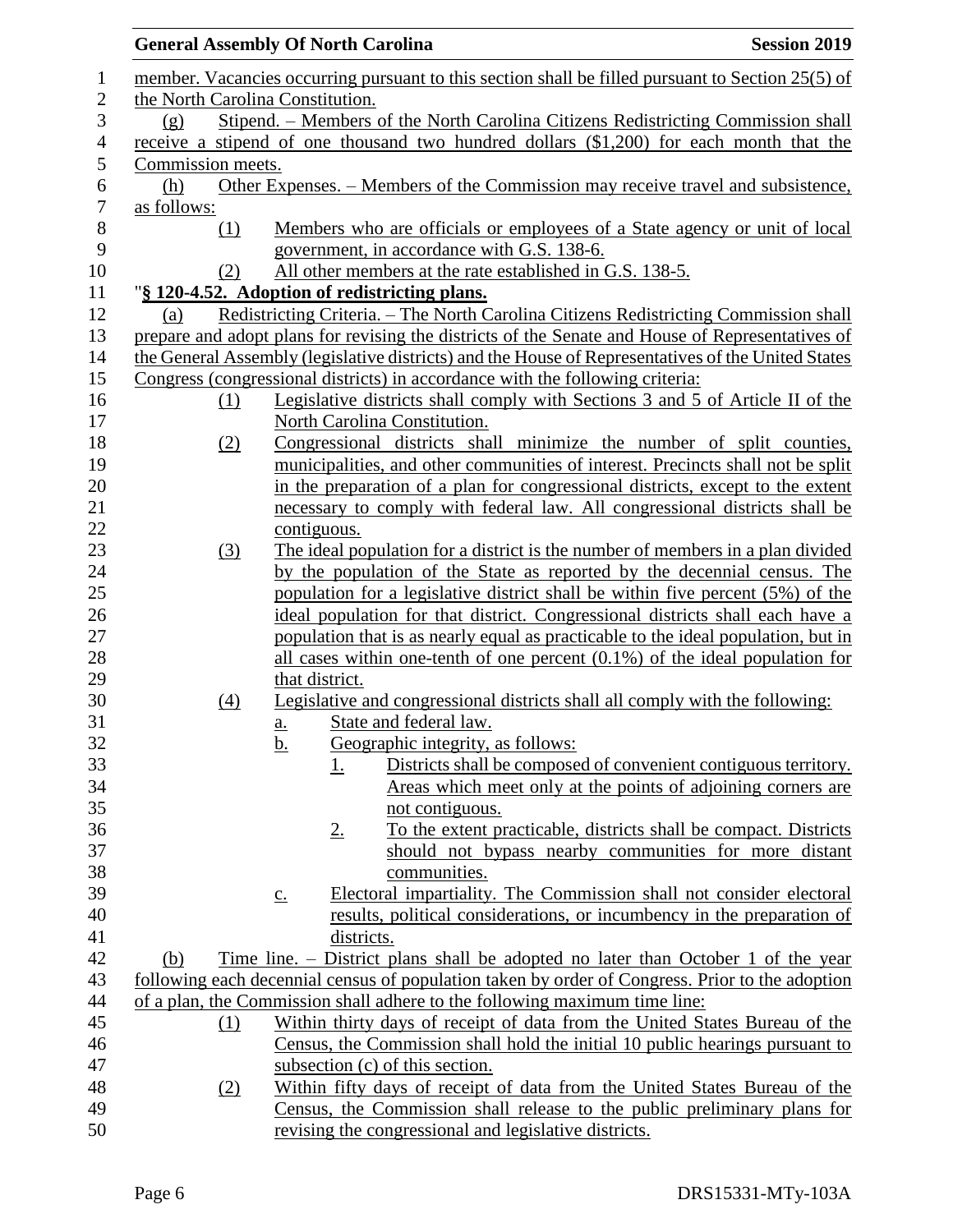|                         | <b>General Assembly Of North Carolina</b>                                                         | <b>Session 2019</b> |
|-------------------------|---------------------------------------------------------------------------------------------------|---------------------|
| (3)                     | Within seventy days of receipt of data from the United States Bureau of the                       |                     |
|                         | Census, the Commission shall hold an additional 10 public hearings pursuant                       |                     |
|                         | to subsection (c) of this section.                                                                |                     |
| $\underline{(4)}$       | Within ninety days of receipt of data from the United States Bureau of the                        |                     |
|                         | Census, the Commission shall release to the public all of the following:                          |                     |
|                         | Proposed plans for revising the congressional and legislative districts.<br><u>a.</u>             |                     |
|                         | A summary of public input provided pursuant to subsection (d) of this<br><u>b.</u>                |                     |
|                         | section.                                                                                          |                     |
|                         | Alternative plans for revising the congressional and legislative<br>$\underline{c}$ .             |                     |
|                         | districts.                                                                                        |                     |
| (5)                     | Within one hundred ten days of receipt of data from the United States Bureau                      |                     |
|                         | of the Census, the Commission shall vote on approval of its proposed or                           |                     |
|                         | alternative plans for revising the congressional and legislative districts.                       |                     |
| (6)                     | Within one hundred thirty days of receipt of data from the United States                          |                     |
|                         | Bureau of the Census, if the Commission fails to approve any plan pursuant                        |                     |
|                         | to subdivision (5) of this subsection, the Commission shall select from the list                  |                     |
|                         | of names provided by the State Auditor pursuant to Section 25 of Article II of                    |                     |
|                         | the North Carolina Constitution a special master to complete the plans. The                       |                     |
|                         | Commission shall provide the special master with its proposed and alternative                     |                     |
|                         | maps and all supporting data.                                                                     |                     |
| (7)                     | Within one hundred fifty days of receipt of data from the United States Bureau                    |                     |
|                         | of the Census, if the Commission fails to approve any plan pursuant to                            |                     |
|                         | subdivision (5) of this subsection, the special master selected pursuant to                       |                     |
|                         | subdivision (6) of this subsection shall prepare and release the final plan and                   |                     |
|                         | the rationale for any changes from the proposed and alternative plans debated                     |                     |
|                         | by the Commission. The special master shall present the final plan to the                         |                     |
|                         | Commission.                                                                                       |                     |
| (8)                     | Within one hundred sixty days of receipt of data from the United States                           |                     |
|                         | Bureau of the Census, the Commission shall adopt any final plan presented by                      |                     |
|                         | the special master. A final plan adopted by the Commission shall have the                         |                     |
|                         | force and effect of acts of the General Assembly.                                                 |                     |
| (9)                     | Notwithstanding subdivisions (1) through (8) of this subsection, the                              |                     |
|                         | Commission may extend the maximum number of days between any event                                |                     |
|                         | required in this subsection by as many as seven days, up to a total of forty                      |                     |
|                         | days over the course of a year, for good cause.                                                   |                     |
| (c)                     | Public Hearings. – The Commission shall engage in a minimum of 20 public hearings                 |                     |
|                         | across the State. Of those public hearings, at least 10 hearings shall occur before a preliminary |                     |
|                         | plan is released to the public and at least 10 hearings shall occur after a preliminary plan is   |                     |
| released to the public. |                                                                                                   |                     |
| (d)                     | <u>Public Input. – To the extent possible, the Commission shall facilitate the ability of</u>     |                     |
|                         | members of the public to provide substantive comments on any proposed plan. To achieve that       |                     |
|                         | goal, the Commission shall provide members of the public with all of the following resources:     |                     |
| (1)                     | Sufficient time to review any plan released to the public.                                        |                     |
| (2)                     | The opportunity to communicate comments, questions, and recommendations                           |                     |
|                         | on any plan released to the public, at a minimum, in person, online, and                          |                     |
|                         | through the mail.                                                                                 |                     |
| (3)                     | Access to the same demographic data that is used by the Commission in a                           |                     |
|                         | machine readable form.                                                                            |                     |
| $\Delta$                | Access to mapping software and census data in as many public facilities and                       |                     |
|                         | locations in the State as possible within 20 business days of receipt of data                     |                     |
|                         | from the United States Bureau of the Census. For purposes of this subdivision,                    |                     |
|                         |                                                                                                   |                     |